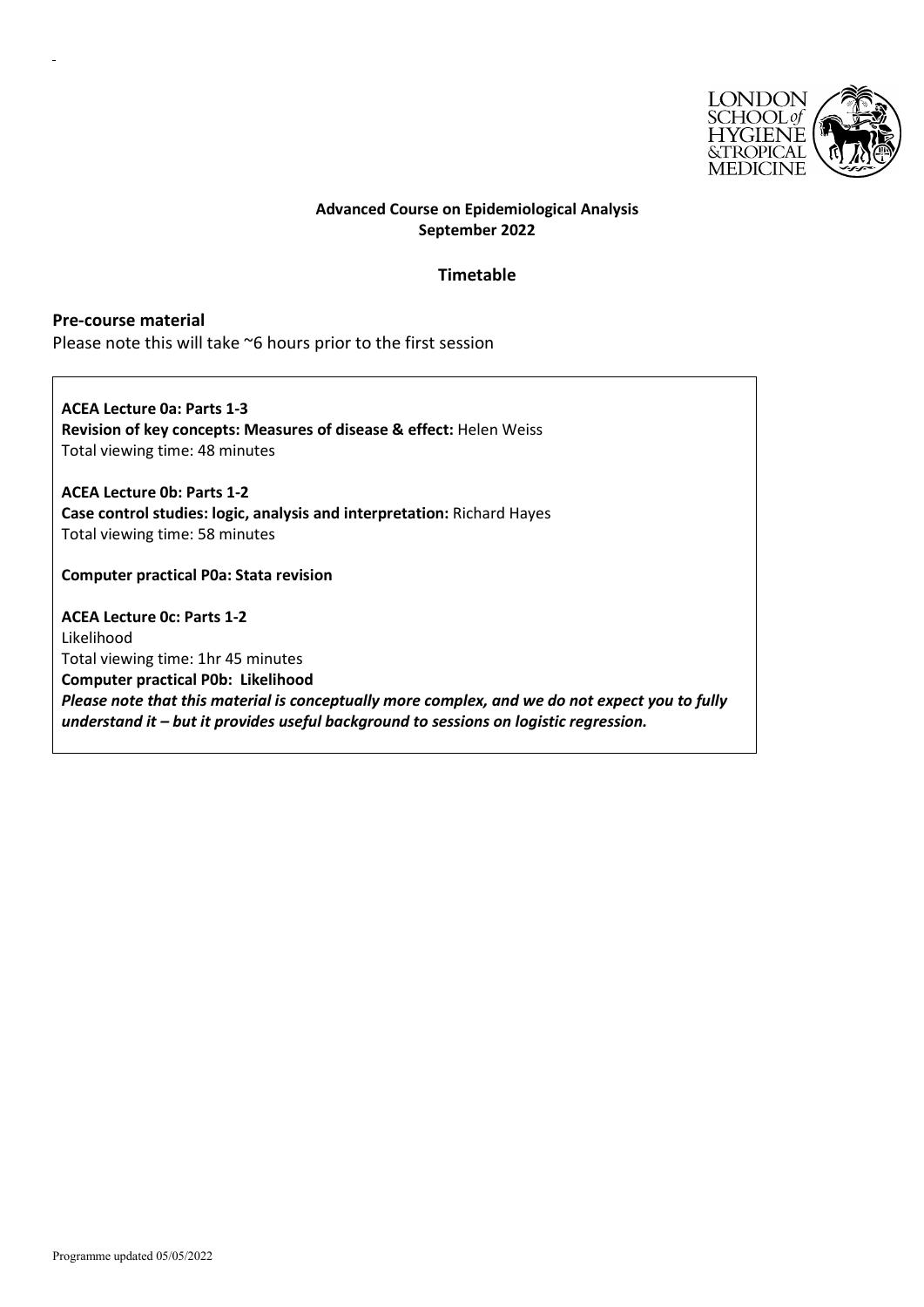## **Week 1: Logistic regression analysis using Stata**

| <b>Date</b>            | <b>Session</b> | <b>Duration</b> | <b>Time</b><br>(BST) | <b>Title</b>                                                    |
|------------------------|----------------|-----------------|----------------------|-----------------------------------------------------------------|
| 5 <sup>th</sup><br>Sep | Recorded (V1)  | 1 <sub>h</sub>  |                      | <b>Logistic regression I</b><br><b>Helen Weiss</b>              |
|                        | Live           | 30 mins         | 11.30-12             | <b>Introduction</b><br>Helen Weiss & Clare Gilham               |
|                        | Live (L1)      | 30 mins         | 12-12.30             | Logistic regression I lecture Q&A<br><b>Helen Weiss</b>         |
|                        | Live (P1)      | 2 hours         | $1 - 3$              | Logistic regression practical                                   |
| 6 <sup>th</sup><br>Sep | Recorded (V2)  | 45 mins         |                      | <b>Logistic regression II</b><br>Nuredin Mohammed               |
|                        | Live (L2)      | 30 mins         | 12-12.30             | Logistic regression II Q&A<br>Nuredin Mohammed                  |
|                        | Live (P2)      | 2 hours         | $1 - 3$              | <b>Logistic regression II practical</b>                         |
| 7 <sup>th</sup><br>Sep | Recorded (V3)  | 1 <sub>h</sub>  |                      | <b>Logistic regression III</b><br><b>Helen Weiss</b>            |
|                        | Live (R2)      | 30 mins         | 11.30-12             | Logistic regression III Q&A<br><b>Helen Weiss</b>               |
|                        | Live (L3)      | 30 mins         | 12-12.30             | Logistic regression recap<br><b>Helen Weiss</b>                 |
|                        | Live (P3)      | 2 hours         | $1 - 3$              | Logistic regression III practical                               |
| 8 <sup>th</sup><br>Sep | Recorded (V4a) | 50 mins         |                      | <b>Matching in case-control studies</b><br><b>Simon Cousens</b> |
|                        | Recorded (V4b) | 1 <sub>h</sub>  |                      | Analysis of case-control studies<br><b>Richard Hayes</b>        |
|                        | Live (L4)      | 30 mins         | 12-12.30             | Matching in case-control Q&A                                    |
|                        | Live (P4)      | 2 hours         | $1 - 3$              | Logistic regression IV practical                                |
| gth<br>Sep             | Recorded (V5)  | 2hr             |                      | <b>Strategies of analysis I &amp; II</b><br><b>Neil Pearce</b>  |
|                        | Live (L5)      | 30 mins         | 12-12.30             | <b>Strategies of analysis Q&amp; A</b><br>Neil Pearce (& BL)    |
|                        | Live (P5)      | 2hr             | $1 - 3$              | <b>Strategies practical</b>                                     |
|                        | Live           | 1 <sub>h</sub>  | $3 - 4$              | <b>Week 1 summary session</b>                                   |